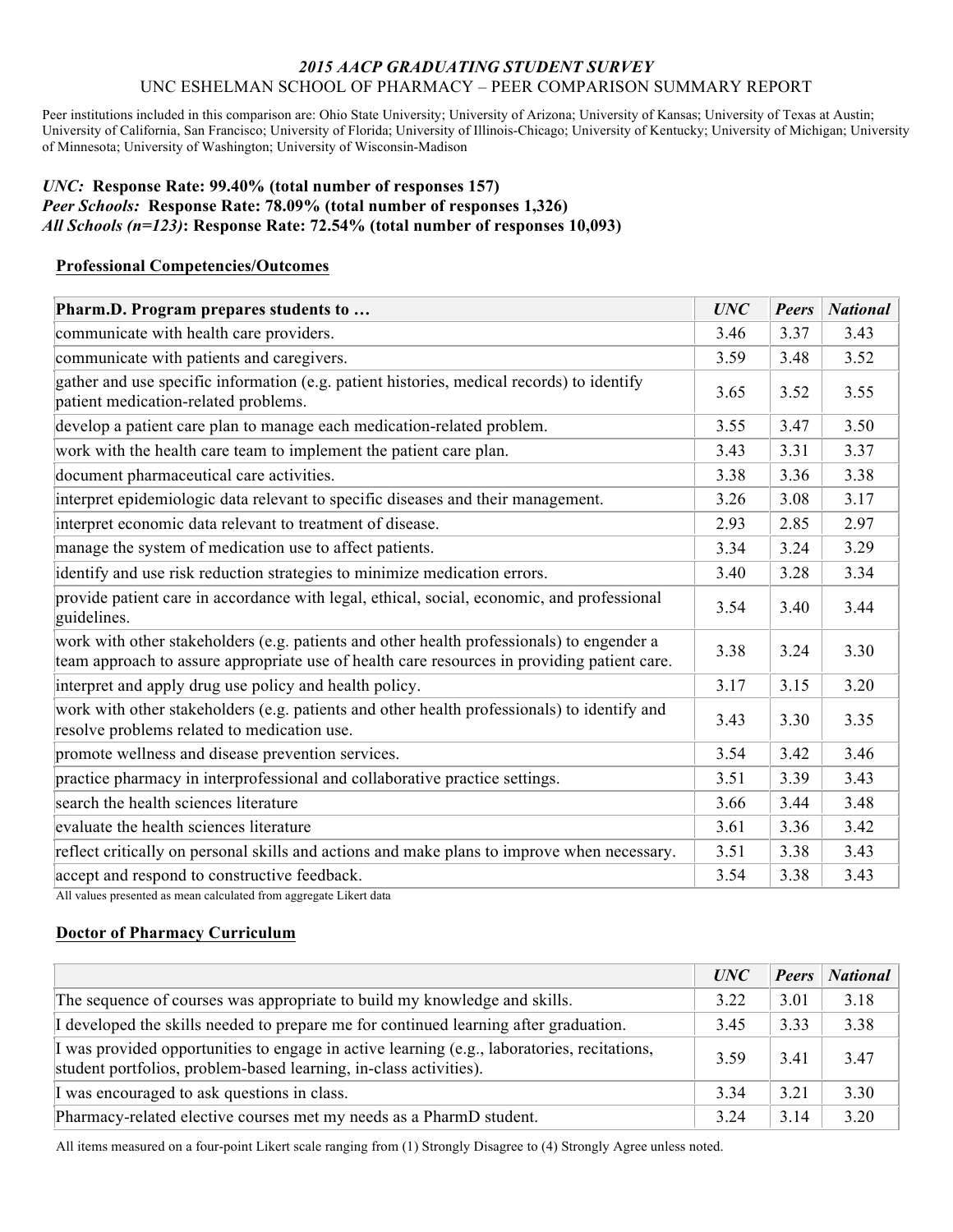|                                                                                             | UNC  |      | <b>Peers</b> National |
|---------------------------------------------------------------------------------------------|------|------|-----------------------|
| Course loads were reasonable.                                                               | 3.20 | 3.02 | 3.15                  |
| The program included opportunities to develop professional attitudes, ethics and behaviors. | 3.48 | 3.31 | 3.39                  |
| All values presented as mean calculated from aggregate Likert data                          |      |      |                       |

# **Pharmacy Practice Experiences**

|                                                                                                                                                                                             | <b>UNC</b> | <b>Peers</b> | <b>National</b> |
|---------------------------------------------------------------------------------------------------------------------------------------------------------------------------------------------|------------|--------------|-----------------|
| My introductory pharmacy practice experiences were valuable in helping me to prepare for<br>my advanced pharmacy practice experiences.                                                      | 2.81       | 2.89         | 3.07            |
| My introductory pharmacy practice experiences permitted my involvement in direct patient<br>care responsibilities in both community and institutional settings.                             | 2.90       | 2.96         | 3.09            |
| The sites available for introductory pharmacy practice experiences were of high quality.                                                                                                    | 2.99       | 2.98         | 3.10            |
| The process by which I was assigned sites for introductory pharmacy practice experiences<br>was fair.                                                                                       | 3.08       | 3.04         | 3.18            |
| In the community pharmacy setting, I was able to apply my patient care skills.                                                                                                              | 3.34       | 3.35         | 3.37            |
| In the ambulatory care setting, I was able to apply my patient care skills.                                                                                                                 | 3.57       | 3.49         | 3.50            |
| In the hospital or health-system pharmacy setting, I was able to apply my patient care<br>skills.                                                                                           | 3.46       | 3.34         | 3.40            |
| In the inpatient/acute care setting, I was able to apply my patient care skills.                                                                                                            | 3.54       | 3.45         | 3.47            |
| The need for continuity of care throughout the health care system was emphasized in the<br>advanced pharmacy practice experiences.                                                          |            | 3.39         | 3.44            |
| The variety of the available advanced pharmacy practice experience electives met my<br>needs as a student.                                                                                  | 3.35       | 3.36         | 3.36            |
| I was academically prepared to enter my advanced pharmacy practice experiences.                                                                                                             | 3.37       | 3.30         | 3.32            |
| The sites available for advanced pharmacy practice experiences were of high quality.                                                                                                        | 3.45       | 3.33         | 3.34            |
| The process by which I was assigned sites for advanced pharmacy practice experiences<br>was fair.                                                                                           | 3.20       | 3.28         | 3.29            |
| Overall, my advanced practice experiences were valuable in helping me to achieve the<br>professional competencies.                                                                          | 3.56       | 3.47         | 3.48            |
| My pharmacy practice experiences allowed me to have direct interaction with diverse<br>patient populations (e.g., age, gender, ethnic and/or cultural background, disease states,<br>etc.). | 3.53       | 3.53         | 3.56            |
| My pharmacy practice experiences allowed me to collaborate with other health care<br>professionals.                                                                                         | 3.61       | 3.51         | 3.55            |

All values presented as mean calculated from aggregate Likert data

## **Student Services**

|                                                                                                                                              | UNC  | <b>Peers</b> | <b>National</b> |
|----------------------------------------------------------------------------------------------------------------------------------------------|------|--------------|-----------------|
| Academic advising met my needs.                                                                                                              | 2.82 | 2.44         | 2.68            |
| Career planning and guidance met my needs.                                                                                                   | 2.45 | 2.22         | 2.35            |
| Tutoring services met my needs.                                                                                                              | 2.78 | 1.39         | 1.74            |
| Financial aid advising met my needs.                                                                                                         | 2.84 | 2.23         | 2.41            |
| Student health and wellness services (e.g. immunizations, counseling services, campus<br>pharmacy, primary care clinics, etc.) met my needs. | 3.28 | 2.62         | 2.72            |

All values presented as mean calculated from aggregate Likert data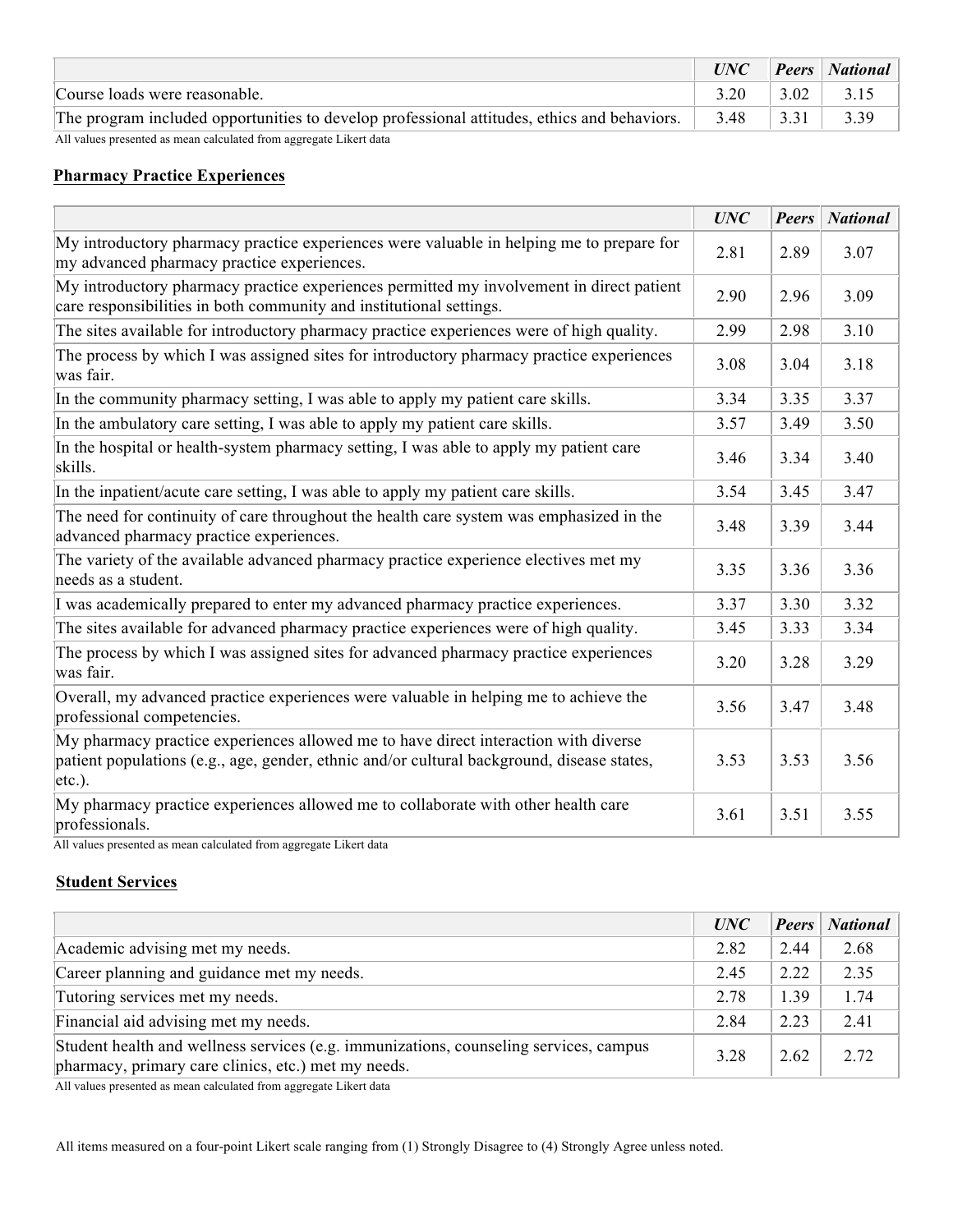# **The Student Experience**

|                                                                                                                                                                                                                                                                                                       | <b>UNC</b> | <b>Peers</b> | <b>National</b> |
|-------------------------------------------------------------------------------------------------------------------------------------------------------------------------------------------------------------------------------------------------------------------------------------------------------|------------|--------------|-----------------|
| The college/school of pharmacy provided timely information about news, events and<br>important matters within the college/school of pharmacy.                                                                                                                                                         | 3.42       | 3.23         | 3.24            |
| Information was made available to me about additional educational opportunities (e.g.,<br>residencies, fellowships, graduate school).                                                                                                                                                                 | 3.29       | 3.29         | 3.27            |
| The college/school's administration responded to problems and issues of concern to the<br>student body.                                                                                                                                                                                               | 3.17       | 3.00         | 3.03            |
| I was aware of the process for raising issues with the college/school administration.                                                                                                                                                                                                                 | 3.05       | 2.98         | 3.03            |
| I was aware that student representatives served on college/school committees with<br>responsibility for curriculum and other matters.                                                                                                                                                                 | 3.36       | 3.30         | 3.26            |
| The college/school of pharmacy is welcoming to students with diverse backgrounds.                                                                                                                                                                                                                     | 3.39       | 3.37         | 3.40            |
| The admissions process of the college/school of pharmacy was well organized.                                                                                                                                                                                                                          | 3.44       | 3.30         | 3.30            |
| The college/school of pharmacy had a student government that effectively communicated<br>student opinions and perspectives to the faculty or administration.                                                                                                                                          | 3.39       | 3.13         | 3.11            |
| The college/school of pharmacy made use of a variety of means (e.g. course evaluations,<br>student surveys, focus groups, meetings with administrative leaders) to obtain student<br>perspectives on curriculum, student services, faculty/student relationships and other<br>aspects of the program. | 3.41       | 3.29         | 3.29            |
| Faculty, administrators and staff were committed to serving as positive role models for<br>students.                                                                                                                                                                                                  | 3.44       | 3.27         | 3.30            |
| Overall, preceptors modeled professional attributes and behaviors in the pharmacy practice<br>experiences.                                                                                                                                                                                            | 3.44       | 3.40         | 3.40            |
| Overall, preceptors provided me with individualized instruction, guidance and evaluation<br>that met my needs as a Doctor of Pharmacy student.                                                                                                                                                        | 3.43       | 3.35         | 3.38            |
| I was aware of expected behaviors with respect to professional and academic conduct.                                                                                                                                                                                                                  | 3.59       | 3.52         | 3.52            |
| The college/school of pharmacy effectively managed academic misconduct by students.                                                                                                                                                                                                                   | 3.32       | 2.68         | 2.84            |
| The college/school of pharmacy effectively managed professional misconduct by students.                                                                                                                                                                                                               | 3.24       | 2.68         | 2.84            |
| The college/school's faculty and administration encouraged me to participate in regional,<br>state or national pharmacy meetings.                                                                                                                                                                     | 3.49       | 3.25         | 3.29            |
| The college/school of pharmacy was supportive of student professional organizations.                                                                                                                                                                                                                  | 3.49       | 3.37         | 3.39            |
| I was aware of opportunities to participate in research activities with faculty.<br>All values presented as mean calculated from aggregate Likert data                                                                                                                                                | 3.14       | 2.96         | 3.02            |

# **Facilities, Experiential Sites and Educational Resources**

|                                                                                                                                                                                | <b>UNC</b> | <b>Peers</b> | <b>National</b> |
|--------------------------------------------------------------------------------------------------------------------------------------------------------------------------------|------------|--------------|-----------------|
| My campus learning environment was safe.                                                                                                                                       | 3.54       | 3.44         | 3.44            |
| The computer and other information technology resources provided by the college/school<br>of pharmacy and/or elsewhere on campus were conducive to learning.                   | 3.45       | 3.31         | 3.31            |
| The classrooms in the college/school of pharmacy or elsewhere on campus were conducive<br>to learning.                                                                         | 3.50       | 3.30         | 3.34            |
| The laboratories and other non-classroom environments were conducive to learning.                                                                                              | 3.50       | 3.33         | 3.36            |
| The study areas in the college/school of pharmacy or elsewhere on campus were conducive<br>to learning.                                                                        | 3.48       | 3.25         | 3 2 4           |
| The common spaces such as lounges, lobbies or other areas for relaxation and socialization<br>available in the college/school of pharmacy or elsewhere on campus met my needs. | 3.33       | 3 1 4        | 3.19            |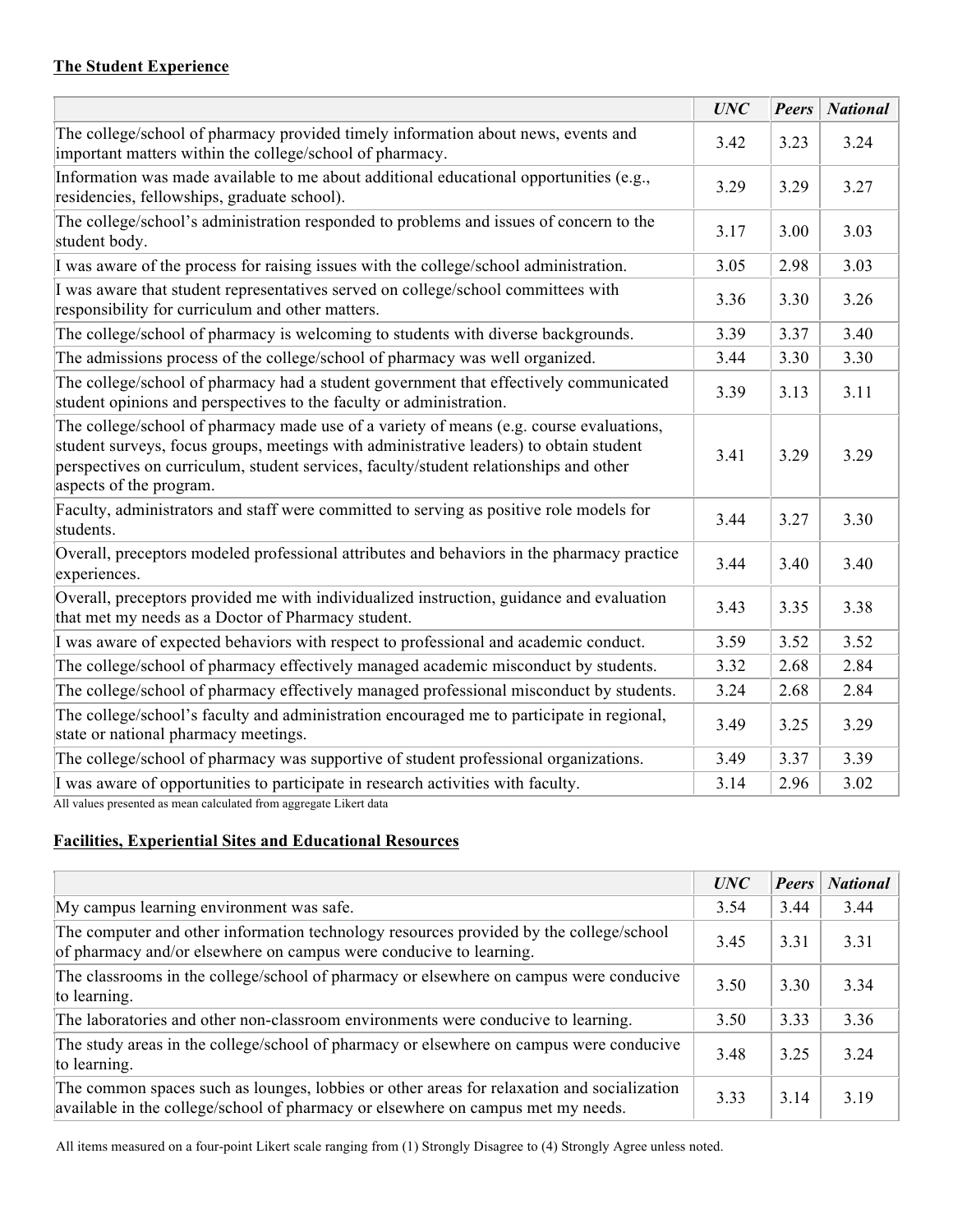|                                                                                                                                                                     | UNC  |      | <b>Peers</b> National |
|---------------------------------------------------------------------------------------------------------------------------------------------------------------------|------|------|-----------------------|
| On-campus access to educational resources (e.g., library, electronic data bases, drug<br>information center) were conducive to learning.                            | 3.57 |      | $343$ 341             |
| During pharmacy practice experiences access to educational resources (e.g., library,<br>electronic data bases, drug information center) were conducive to learning. | 3.57 | 3.47 | 3.45                  |

All values presented as mean calculated from aggregate Likert data

## **Overall Impressions**

|                                                                                                                                                                                                                                         | UNC  | <b>Peers</b> | <b>National</b> |
|-----------------------------------------------------------------------------------------------------------------------------------------------------------------------------------------------------------------------------------------|------|--------------|-----------------|
| I am prepared to enter pharmacy practice.                                                                                                                                                                                               | 3.39 | 3.31         | 3 3 4           |
| If I were starting my college career over again I would choose to study pharmacy.                                                                                                                                                       | 3.16 | 3.04         | 3.11            |
| If I were starting my pharmacy program over again I would choose the same<br>college/school of pharmacy. (If you select disagree or strongly disagree please indicate the<br>reason why in the comment box at the end of this section.) | 3.43 | 3 20         | 3.15            |
| I would recommend a career in pharmacy to a friend or relative.                                                                                                                                                                         | 3.16 | 2.89         | 3.01            |

All values presented as mean calculated from aggregate Likert data

#### **Demographic Information**

| <b>Gender</b> | <i>UNC</i> | Peers    | National |
|---------------|------------|----------|----------|
| Male          | 31.8%      | 38.3%    | 37.2%    |
| Female        | 68.2%      | $61.7\%$ | 62.8%    |

| Age         | <i>UNC</i> | Peers | <b>National</b> |
|-------------|------------|-------|-----------------|
| $\leq$ 25   | $42.0\%$   | 37.0% | $46.1\%$        |
| $26 - 30$   | 43.3%      | 49.4% | 39.8%           |
| $ 31 - 35 $ | $8.9\%$    | 7.8%  | 8.9%            |
| > 35        | $5.7\%$    | 5.8%  | $5.2\%$         |

| Which of the following choice(s) describes the primary area of your<br>paid outside work experiences while in the college/school? | UNC      | <b>Peers</b> | <b>National</b> |
|-----------------------------------------------------------------------------------------------------------------------------------|----------|--------------|-----------------|
| Community pharmacy                                                                                                                | 69.4%    | 64.8%        | 68.3%           |
| Institutional pharmacy                                                                                                            | $12.1\%$ | 22.6%        | $18.1\%$        |
| Other pharmacy related:                                                                                                           | $12.1\%$ | $12.7\%$     | 7.6%            |
| Non-pharmacy related:                                                                                                             | $6.4\%$  | 67%          | 6.8%            |
| I did not work (Skip to number 4)                                                                                                 | $15.3\%$ | $10.3\%$     | 13.8%           |
|                                                                                                                                   |          |              |                 |

Students were allowed to select multiple responses

| If you had paid outside work during your final professional year please |          |              |                 |
|-------------------------------------------------------------------------|----------|--------------|-----------------|
| indicate the approximate number of hours you worked per week.           | UNC      | <b>Peers</b> | <b>National</b> |
| Less than 10 hours                                                      | 57.1%    | $45.2\%$     | 38.5%           |
| 10 to less than 15 hours                                                | $16.5\%$ | 20.8%        | 22.3%           |
| 15 to less than 20 hours                                                | $1.5\%$  | $7.9\%$      | 13.4%           |
| $ 20 \text{ to }$ less than 30 hours                                    | $0.8\%$  | $2.5\%$      | $6.0\%$         |
| 30 or more hours                                                        | $0.8\%$  | $1.5\%$      | $2.1\%$         |
| I did not work during my final professional year                        | 22.6%    | 21.4%        | 16.6%           |
| No answer                                                               | $0.8\%$  | $0.6\%$      | $1.2\%$         |